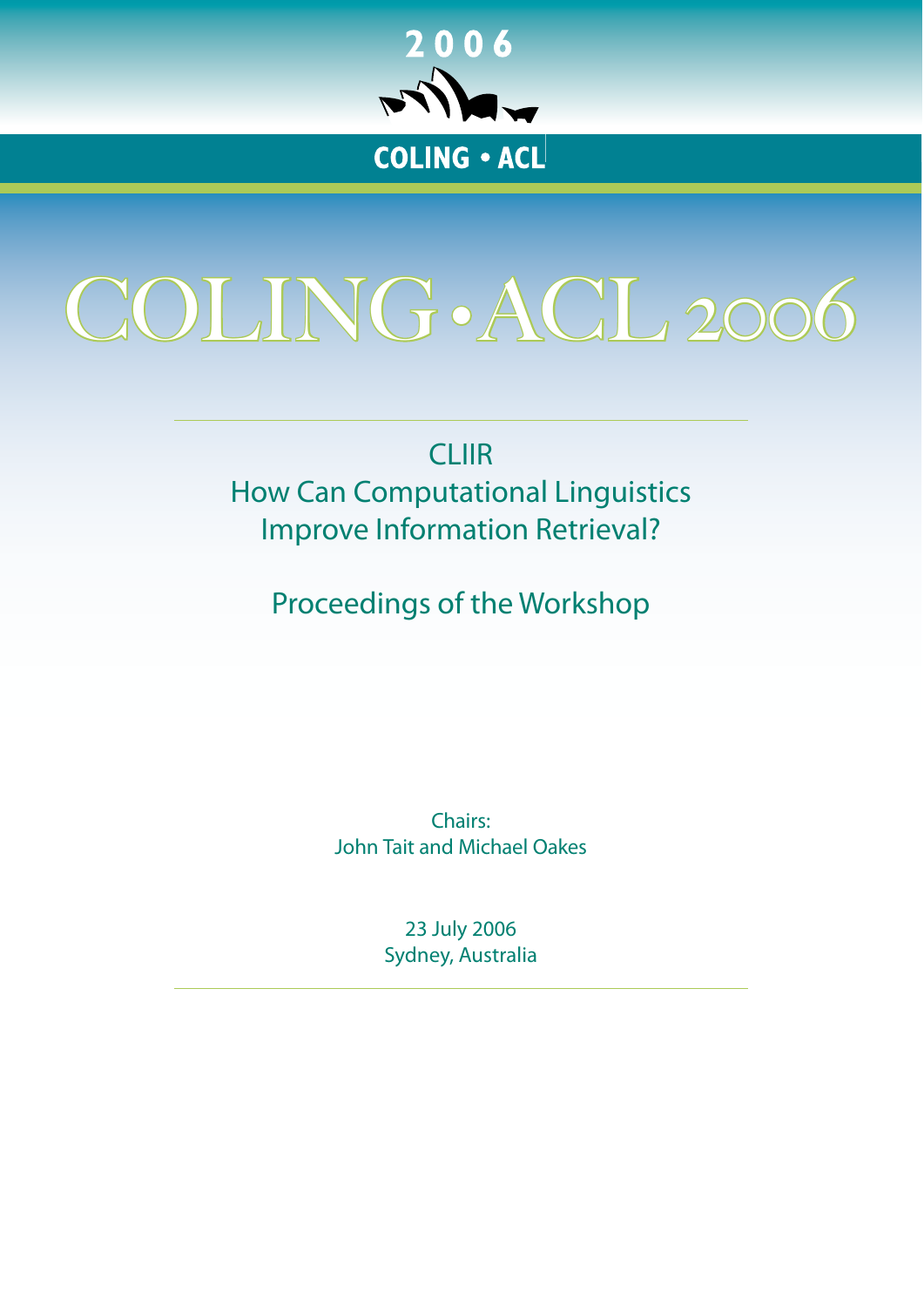Production and Manufacturing by *BPA Digital 11 Evans St Burwood VIC 3125 AUSTRALIA*

c 2006 The Association for Computational Linguistics

Order copies of this and other ACL proceedings from:

Association for Computational Linguistics (ACL) 209 N. Eighth Street Stroudsburg, PA 18360 USA Tel: +1-570-476-8006 Fax: +1-570-476-0860 acl@aclweb.org

ISBN 1-932432-80-9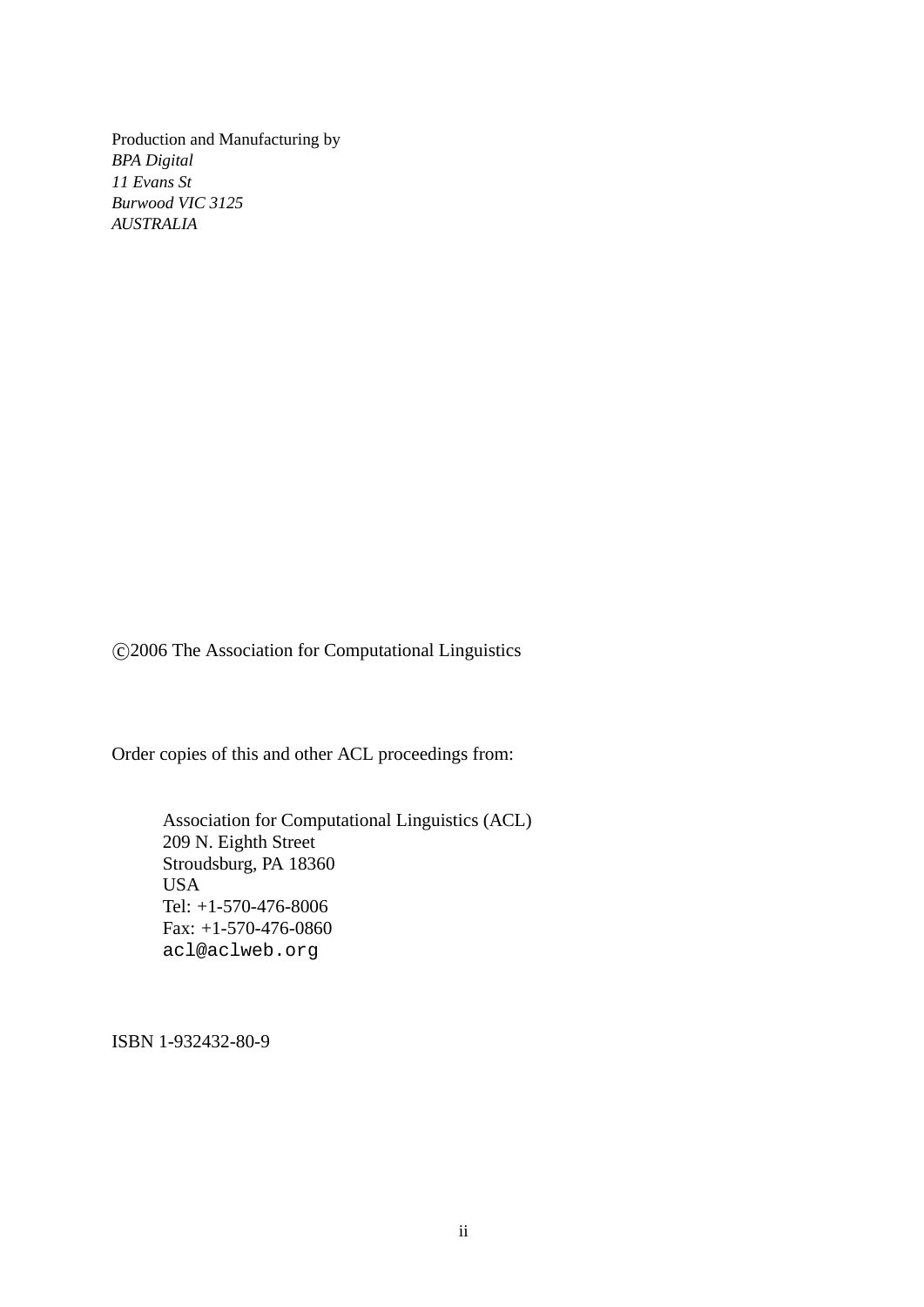## **Table of Contents**

| <b>Indonesian-Japanese CLIR Using Only Limited Resource</b>                |
|----------------------------------------------------------------------------|
| Hybrid Systems for Information Extraction and Question Answering           |
| Extracting Key Phrases to Disambiguate Personal Name Queries in Web Search |
| How to Find Better Index Terms Through Citations                           |
| <b>Exploring Semantic Constraints for Document Retrieval</b>               |
|                                                                            |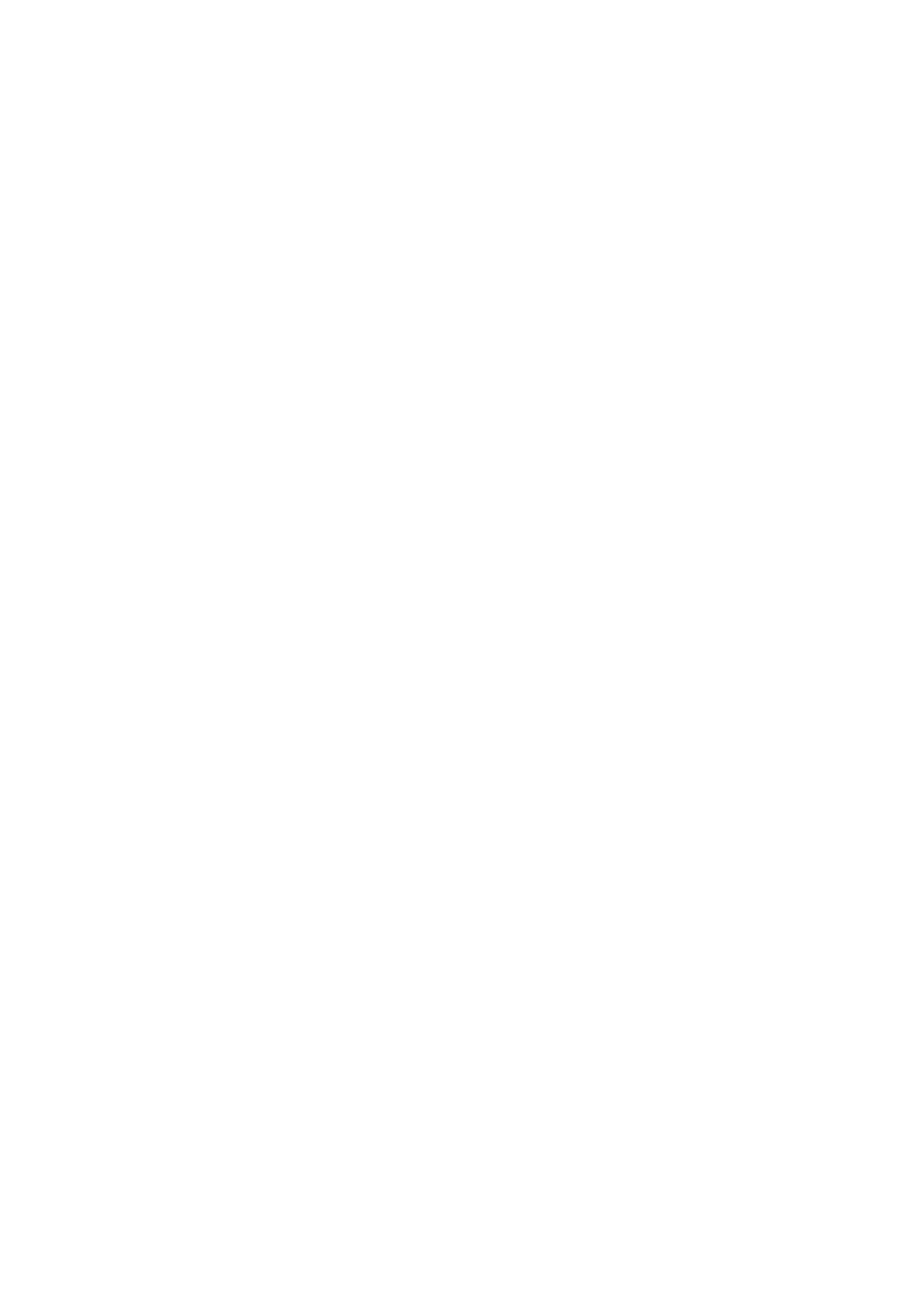## **Preface**

There has been a long standing interest in using various forms of deep natural language processing to improve information or document retrieval. We have a Cambridge Language Research (CLRU) memo from 1964 by Yorick Wilks which describes an application to text searching of a clear precursor of his later well-known machine translation system. We are also aware of even earlier work in the CLRU on information retrieval by Karen Sparck Jones and Margaret Masterman.

This interest has continued right up to the present day, but successes have been few and far between. In general search engines are based on statistical modeling of documents which lacks at least transparent and visible knowledge of language in any conventional sense. Although many continue to believe search engines which do not, for example, recognise that words have multiple senses, cannot do a good job of the task of matching queries and documents, the fact is that most of the time most users of Google find enough relevant documents in the first page or two of hits without such linguistic sophistication.

Computational Linguistics has progressed enormously in the past few years. CL has made significant contributions to the specialised areas of information retrieval, most notably question answering. However, the dominant use model for information retrieval remains the classic search engine task, in which a short key word query is used to generate a ranked list from a pre-indexed heterogeneous collection of documents, and very little work from computational linguistics has been used in the development of these engines.

This workshop will provide a forum to discuss why this is the case, and how to achieve a better take up of what computational linguistic technology within the search engine community.

We would like to thank our two invited speakers, Jamie Callan and Cécile Paris, in particular Jamie who traveled from the US to Australia especially to take part in the workshop, all the authors (whether their papers were accepted or not) and our program committee. The workshop could not have happened without your efforts!

We would like to acknowledge the kind sponsorship of the Cambridge University Press.

John Tait and Michael Oakes June 2006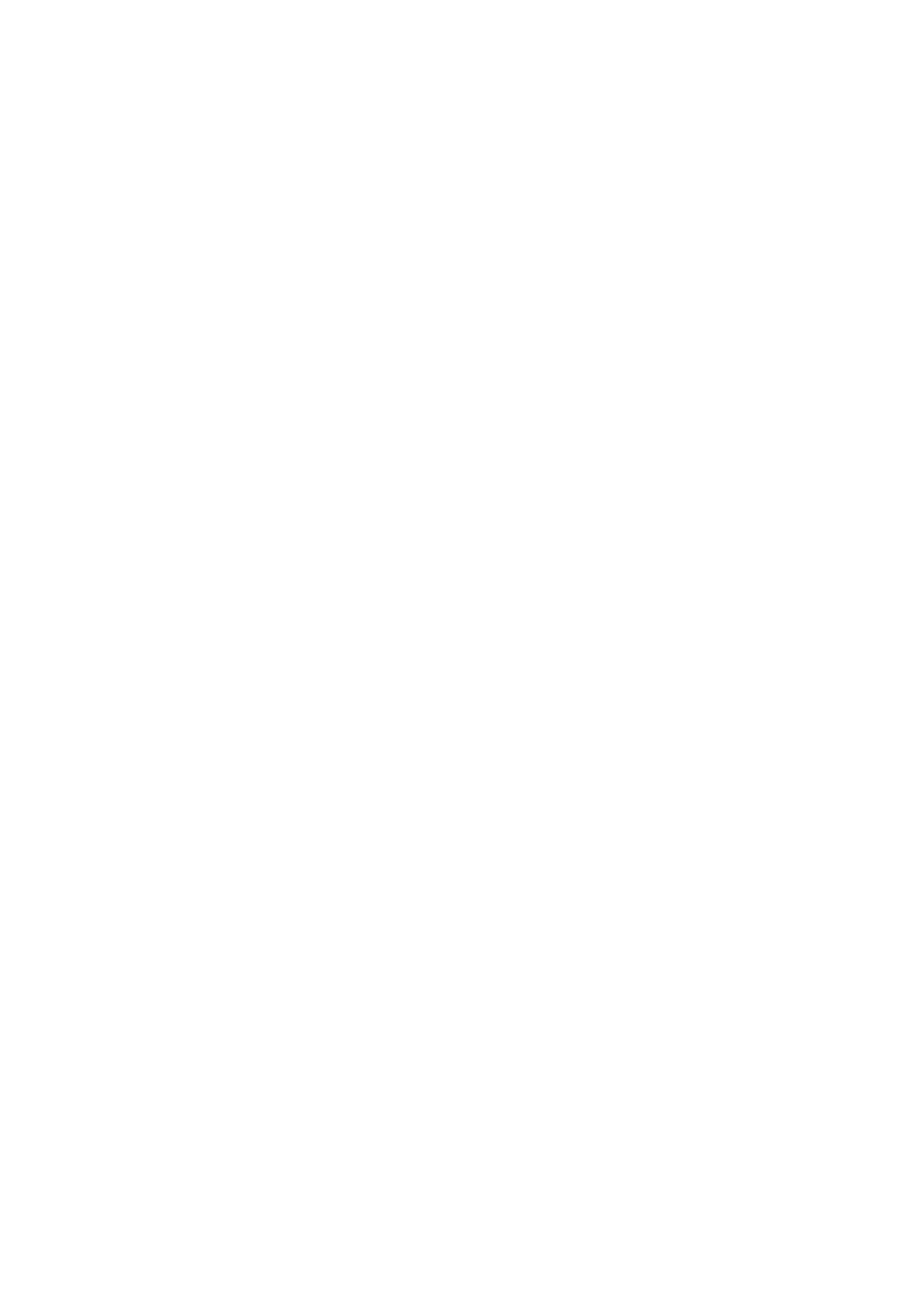### **Organizers**

#### **Chair:**

John Tait, University of Sunderland, UK

#### **Co-Chair:**

Michael Oakes, University of Sunderland, UK

#### **Program Committee:**

Branimir Boguraev, IBM, USA Stephen Clark, University of Oxford, UK Bruce Croft, UMass Amherst, USA Hang Cui, National University of Singapore Gael Dias, University of Beira Interior, Portugal Rob Gaizauskas, University of Sheffield, UK Alexander Gelbukh, National Polytechnic Institute, Mexico Rosie Jones, Yahoo, USA Noriko Kando, NII, Japan Mirella Lapata, University of Edinburgh, UK Liz Liddy, Syracuse University, USA Lucia Rino, UFSCAR, Brazil Mark Sanderson, University of Sheffield, UK Karen Sparck Jones, University of Cambridge, UK Chris Stokoe, University of Sunderland, UK Tomek Strzalkowski, University at Albany, USA Simone Teufel, University of Cambridge, UK Olga Vechtomova, University of Waterloo, Canada

#### **Invited Speakers:**

Jamie Callan, Carnegie Mellon University, USA Cécile Paris, CSIRO, Sydney, Australia